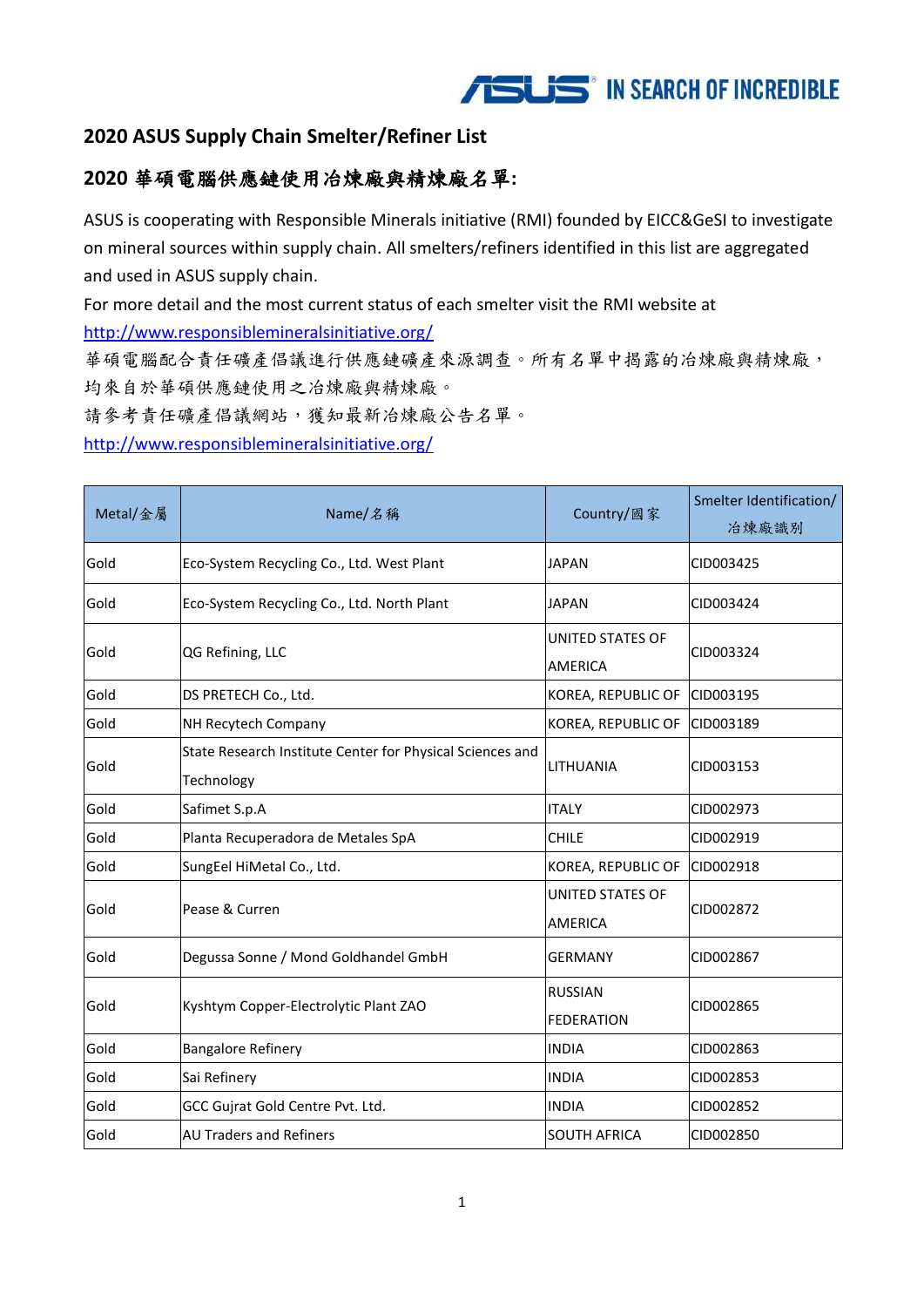| Metal/金屬 | Name/名稱                                                        | Country/國家                     | Smelter Identification/<br>冶煉廠識別 |
|----------|----------------------------------------------------------------|--------------------------------|----------------------------------|
| Gold     | Ogussa Osterreichische Gold- und Silber-Scheideanstalt<br>GmbH | <b>AUSTRIA</b>                 | CID002779                        |
| Gold     | <b>WIELAND Edelmetalle GmbH</b>                                | GERMANY                        | CID002778                        |
| Gold     | SAXONIA Edelmetalle GmbH                                       | <b>GERMANY</b>                 | CID002777                        |
| Gold     | Italpreziosi                                                   | <b>ITALY</b>                   | CID002765                        |
| Gold     | 8853 S.p.A.                                                    | <b>ITALY</b>                   | CID002763                        |
| Gold     | L'Orfebre S.A.                                                 | <b>ANDORRA</b>                 | CID002762                        |
| Gold     | SAAMP                                                          | <b>FRANCE</b>                  | CID002761                        |
| Gold     | Abington Reldan Metals, LLC                                    | UNITED STATES OF<br>AMERICA    | CID002708                        |
| Gold     | TOO Tau-Ken-Altyn                                              | KAZAKHSTAN                     | CID002615                        |
| Gold     | <b>Marsam Metals</b>                                           | <b>BRAZIL</b>                  | CID002606                        |
| Gold     | Korea Zinc Co., Ltd.                                           | KOREA, REPUBLIC OF             | CID002605                        |
| Gold     | REMONDIS PMR B.V.                                              | NETHERLANDS                    | CID002582                        |
| Gold     | T.C.A S.p.A                                                    | <b>ITALY</b>                   | CID002580                        |
| Gold     | <b>Emirates Gold DMCC</b>                                      | UNITED ARAB<br><b>EMIRATES</b> | CID002561                        |
| Gold     | Al Etihad Gold Refinery DMCC                                   | UNITED ARAB<br><b>EMIRATES</b> | CID002560                        |
| Gold     | Singway Technology Co., Ltd.                                   | TAIWAN, PROVINCE<br>OF CHINA   | CID002516                        |
| Gold     | KGHM Polska Miedz Spolka Akcyjna                               | <b>POLAND</b>                  | CID002511                        |
| Gold     | MMTC-PAMP India Pvt., Ltd.                                     | <b>INDIA</b>                   | CID002509                        |
| Gold     | <b>Geib Refining Corporation</b>                               | UNITED STATES OF<br>AMERICA    | CID002459                        |
| Gold     | <b>Umicore Precious Metals Thailand</b>                        | THAILAND                       | CID002314                        |
| Gold     | Guangdong Jinding Gold Limited                                 | <b>CHINA</b>                   | CID002312                        |
| Gold     | SAFINA A.S.                                                    | <b>CZECHIA</b>                 | CID002290                        |
| Gold     | Morris and Watson                                              | <b>NEW ZEALAND</b>             | CID002282                        |
| Gold     | Gold Refinery of Zijin Mining Group Co., Ltd.                  | <b>CHINA</b>                   | CID002243                        |
| Gold     | Zhongyuan Gold Smelter of Zhongjin Gold Corporation            | <b>CHINA</b>                   | CID002224                        |
| Gold     | Yokohama Metal Co., Ltd.                                       | <b>JAPAN</b>                   | CID002129                        |
| Gold     | Yamakin Co., Ltd.                                              | <b>JAPAN</b>                   | CID002100                        |
| Gold     | Western Australian Mint (T/a The Perth Mint)                   | <b>AUSTRALIA</b>               | CID002030                        |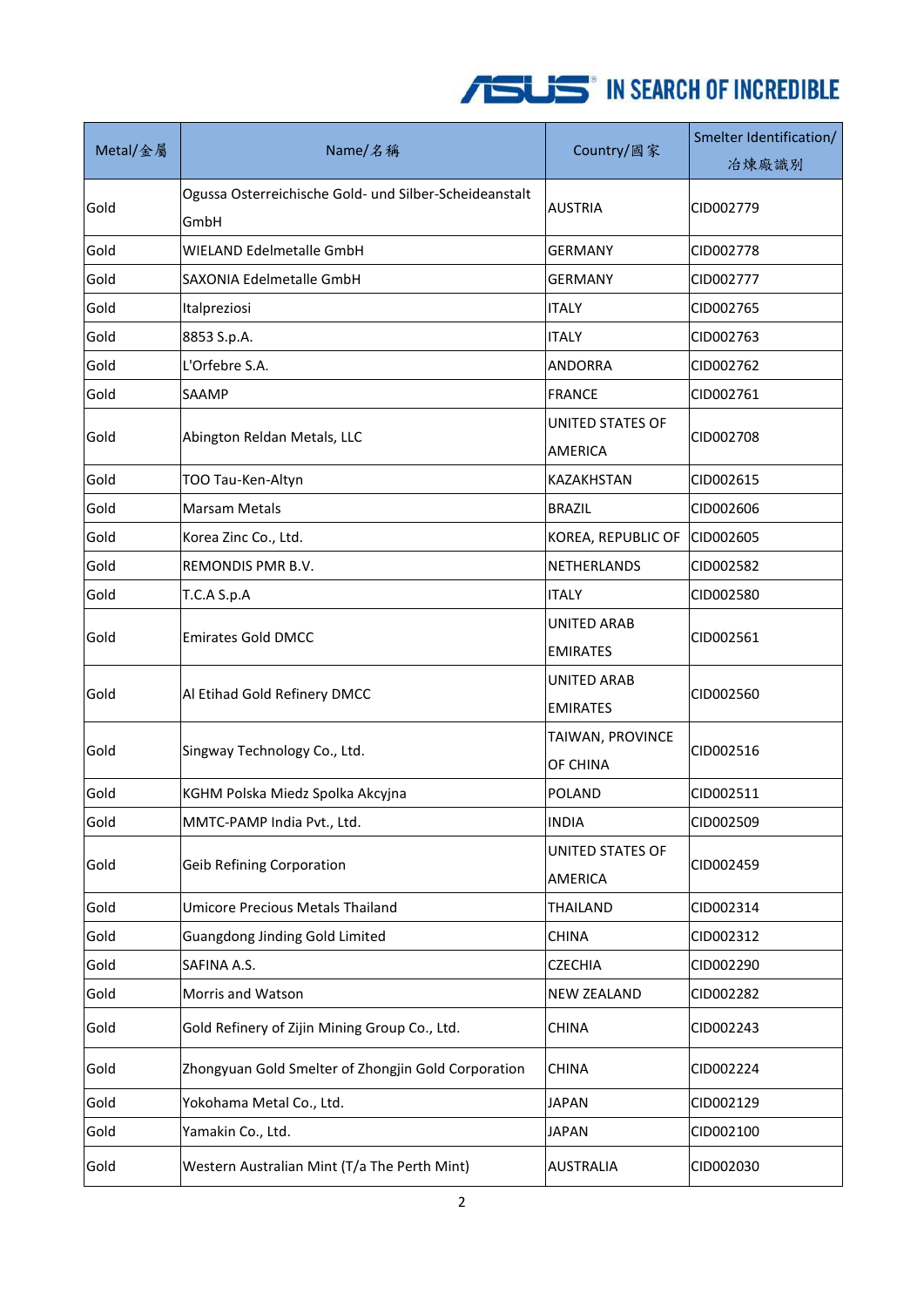| Metal/金屬 | Name/名稱                                                 | Country/國家                          | Smelter Identification/<br>冶煉廠識別 |
|----------|---------------------------------------------------------|-------------------------------------|----------------------------------|
| Gold     | Valcambi S.A.                                           | SWITZERLAND                         | CID002003                        |
| Gold     | United Precious Metal Refining, Inc.                    | UNITED STATES OF<br><b>AMERICA</b>  | CID001993                        |
| Gold     | Umicore S.A. Business Unit Precious Metals Refining     | <b>BELGIUM</b>                      | CID001980                        |
| Gold     | Umicore Brasil Ltda.                                    | <b>BRAZIL</b>                       | CID001977                        |
| Gold     | Torecom                                                 | KOREA, REPUBLIC OF                  | CID001955                        |
| Gold     | Tongling Nonferrous Metals Group Co., Ltd.              | <b>CHINA</b>                        | CID001947                        |
| Gold     | Tokuriki Honten Co., Ltd.                               | <b>JAPAN</b>                        | CID001938                        |
| Gold     | The Refinery of Shandong Gold Mining Co., Ltd.          | <b>CHINA</b>                        | CID001916                        |
| Gold     | Great Wall Precious Metals Co., Ltd. of CBPM            | <b>CHINA</b>                        | CID001909                        |
| Gold     | Tanaka Kikinzoku Kogyo K.K.                             | <b>JAPAN</b>                        | CID001875                        |
| Gold     | Sumitomo Metal Mining Co., Ltd.                         | <b>JAPAN</b>                        | CID001798                        |
| Gold     | Solar Applied Materials Technology Corp.                | TAIWAN, PROVINCE<br>OF CHINA        | CID001761                        |
| Gold     | SOE Shyolkovsky Factory of Secondary Precious Metals    | <b>RUSSIAN</b><br><b>FEDERATION</b> | CID001756                        |
| Gold     | Sichuan Tianze Precious Metals Co., Ltd.                | <b>CHINA</b>                        | CID001736                        |
| Gold     | Shandong Zhaojin Gold & Silver Refinery Co., Ltd.       | <b>CHINA</b>                        | CID001622                        |
| Gold     | Shandong Tiancheng Biological Gold Industrial Co., Ltd. | <b>CHINA</b>                        | CID001619                        |
| Gold     | SEMPSA Joyeria Plateria S.A.                            | SPAIN                               | CID001585                        |
| Gold     | Samwon Metals Corp.                                     | KOREA, REPUBLIC OF                  | CID001562                        |
| Gold     | <b>Samduck Precious Metals</b>                          | KOREA, REPUBLIC OF                  | CID001555                        |
| Gold     | Sabin Metal Corp.                                       | UNITED STATES OF<br>AMERICA         | CID001546                        |
| Gold     | Royal Canadian Mint                                     | CANADA                              | CID001534                        |
| Gold     | Rand Refinery (Pty) Ltd.                                | <b>SOUTH AFRICA</b>                 | CID001512                        |
| Gold     | PX Precinox S.A.                                        | SWITZERLAND                         | CID001498                        |
| Gold     | PT Aneka Tambang (Persero) Tbk                          | <b>INDONESIA</b>                    | CID001397                        |
| Gold     | Prioksky Plant of Non-Ferrous Metals                    | <b>RUSSIAN</b><br><b>FEDERATION</b> | CID001386                        |
| Gold     | Penglai Penggang Gold Industry Co., Ltd.                | <b>CHINA</b>                        | CID001362                        |
| Gold     | PAMP S.A.                                               | SWITZERLAND                         | CID001352                        |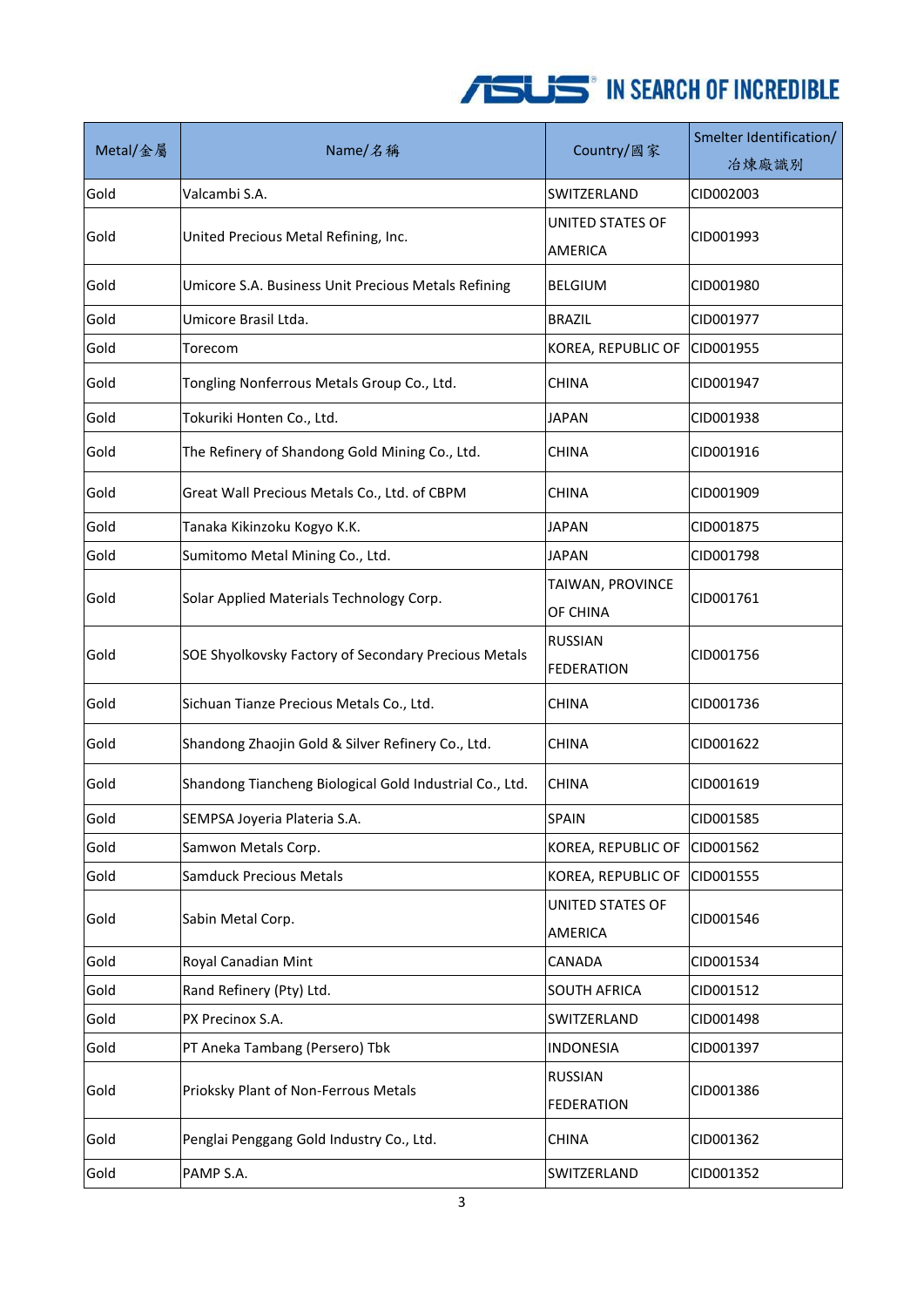| Metal/金屬 | Name/名稱                                                                        | Country/國家                                | Smelter Identification/<br>冶煉廠識別 |
|----------|--------------------------------------------------------------------------------|-------------------------------------------|----------------------------------|
| Gold     | OJSC "The Gulidov Krasnoyarsk Non-Ferrous Metals<br>Plant" (OJSC Krastsvetmet) | <b>RUSSIAN</b><br><b>FEDERATION</b>       | CID001326                        |
| Gold     | Ohura Precious Metal Industry Co., Ltd.                                        | JAPAN                                     | CID001325                        |
| Gold     | Navoi Mining and Metallurgical Combinat                                        | UZBEKISTAN                                | CID001236                        |
| Gold     | Nadir Metal Rafineri San. Ve Tic. A.S.                                         | TURKEY                                    | CID001220                        |
| Gold     | Moscow Special Alloys Processing Plant                                         | <b>RUSSIAN</b><br><b>FEDERATION</b>       | CID001204                        |
| Gold     | Mitsui Mining and Smelting Co., Ltd.                                           | <b>JAPAN</b>                              | CID001193                        |
| Gold     | Mitsubishi Materials Corporation                                               | <b>JAPAN</b>                              | CID001188                        |
| Gold     | Metalurgica Met-Mex Penoles S.A. De C.V.                                       | <b>MEXICO</b>                             | CID001161                        |
| Gold     | Metalor USA Refining Corporation                                               | <b>UNITED STATES OF</b><br><b>AMERICA</b> | CID001157                        |
| Gold     | Metalor Technologies S.A.                                                      | SWITZERLAND                               | CID001153                        |
| Gold     | Metalor Technologies (Singapore) Pte., Ltd.                                    | <b>SINGAPORE</b>                          | CID001152                        |
| Gold     | Metalor Technologies (Hong Kong) Ltd.                                          | <b>CHINA</b>                              | CID001149                        |
| Gold     | Metalor Technologies (Suzhou) Ltd.                                             | <b>CHINA</b>                              | CID001147                        |
| Gold     | Matsuda Sangyo Co., Ltd.                                                       | <b>JAPAN</b>                              | CID001119                        |
| Gold     | Materion                                                                       | UNITED STATES OF<br>AMERICA               | CID001113                        |
| Gold     | Luoyang Zijin Yinhui Gold Refinery Co., Ltd.                                   | <b>CHINA</b>                              | CID001093                        |
| Gold     | LS-NIKKO Copper Inc.                                                           | KOREA, REPUBLIC OF                        | CID001078                        |
| Gold     | Lingbao Jinyuan Tonghui Refinery Co., Ltd.                                     | <b>CHINA</b>                              | CID001058                        |
| Gold     | Lingbao Gold Co., Ltd.                                                         | <b>CHINA</b>                              | CID001056                        |
| Gold     | L'azurde Company For Jewelry                                                   | SAUDI ARABIA                              | CID001032                        |
| Gold     | Kyrgyzaltyn JSC                                                                | KYRGYZSTAN                                | CID001029                        |
| Gold     | Kojima Chemicals Co., Ltd.                                                     | <b>JAPAN</b>                              | CID000981                        |
| Gold     | Kennecott Utah Copper LLC                                                      | <b>UNITED STATES OF</b><br><b>AMERICA</b> | CID000969                        |
| Gold     | Kazzinc                                                                        | KAZAKHSTAN                                | CID000957                        |
| Gold     | Kazakhmys Smelting LLC                                                         | KAZAKHSTAN                                | CID000956                        |
| Gold     | JX Nippon Mining & Metals Co., Ltd.                                            | <b>JAPAN</b>                              | CID000937                        |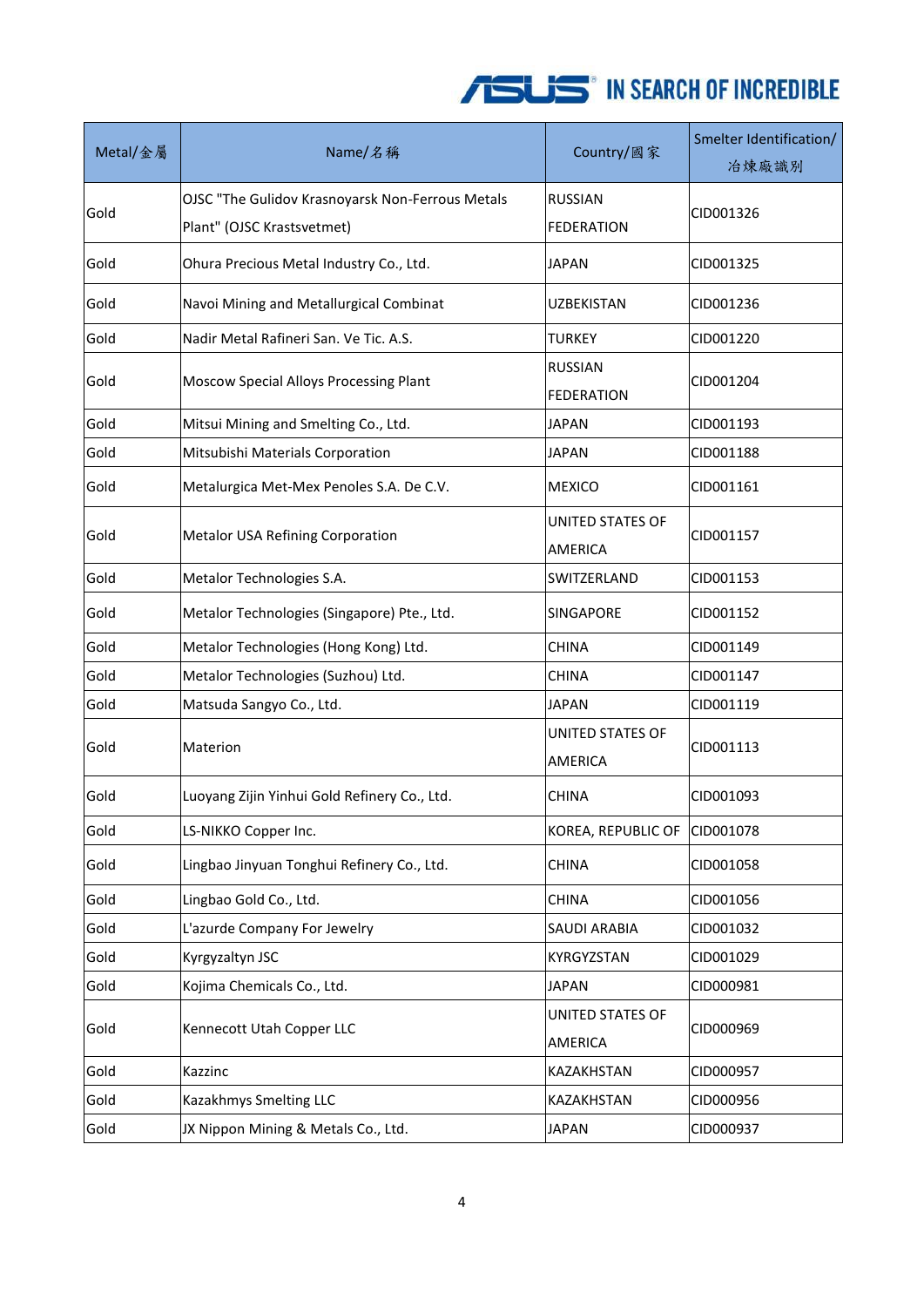| Metal/金屬 | Name/名稱                                                            | Country/國家                          | Smelter Identification/<br>冶煉廠識別 |
|----------|--------------------------------------------------------------------|-------------------------------------|----------------------------------|
| Gold     | <b>JSC Uralelectromed</b>                                          | <b>RUSSIAN</b><br><b>FEDERATION</b> | CID000929                        |
| Gold     | Asahi Refining Canada Ltd.                                         | <b>CANADA</b>                       | CID000924                        |
| Gold     | Asahi Refining USA Inc.                                            | UNITED STATES OF<br><b>AMERICA</b>  | CID000920                        |
| Gold     | Jiangxi Copper Co., Ltd.                                           | <b>CHINA</b>                        | CID000855                        |
| Gold     | Japan Mint                                                         | <b>JAPAN</b>                        | CID000823                        |
| Gold     | <b>Istanbul Gold Refinery</b>                                      | <b>TURKEY</b>                       | CID000814                        |
| Gold     | Ishifuku Metal Industry Co., Ltd.                                  | <b>JAPAN</b>                        | CID000807                        |
| Gold     | Inner Mongolia Qiankun Gold and Silver Refinery Share<br>Co., Ltd. | <b>CHINA</b>                        | CID000801                        |
| Gold     | HwaSeong CJ CO., LTD.                                              | KOREA, REPUBLIC OF                  | CID000778                        |
| Gold     | Hunan Guiyang yinxing Nonferrous Smelting Co., Ltd.                | <b>CHINA</b>                        | CID000773                        |
| Gold     | Heraeus Precious Metals GmbH & Co. KG                              | GERMANY                             | CID000711                        |
| Gold     | Heraeus Metals Hong Kong Ltd.                                      | <b>CHINA</b>                        | CID000707                        |
| Gold     | Heimerle + Meule GmbH                                              | <b>GERMANY</b>                      | CID000694                        |
| Gold     | LT Metal Ltd.                                                      | KOREA, REPUBLIC OF                  | CID000689                        |
| Gold     | Hangzhou Fuchunjiang Smelting Co., Ltd.                            | CHINA                               | CID000671                        |
| Gold     | Guoda Safina High-Tech Environmental Refinery Co., Ltd.            | <b>CHINA</b>                        | CID000651                        |
| Gold     | Refinery of Seemine Gold Co., Ltd.                                 | <b>CHINA</b>                        | CID000522                        |
| Gold     | <b>OJSC Novosibirsk Refinery</b>                                   | <b>RUSSIAN</b><br>FEDERATION        | CID000493                        |
| Gold     | Eco-System Recycling Co., Ltd. East Plant                          | <b>JAPAN</b>                        | CID000425                        |
| Gold     | Dowa                                                               | <b>JAPAN</b>                        | CID000401                        |
| Gold     | DODUCO Contacts and Refining GmbH                                  | <b>GERMANY</b>                      | CID000362                        |
| Gold     | DSC (Do Sung Corporation)                                          | KOREA, REPUBLIC OF                  | CID000359                        |
| Gold     | Daye Non-Ferrous Metals Mining Ltd.                                | <b>CHINA</b>                        | CID000343                        |
| Gold     | Chugai Mining                                                      | <b>JAPAN</b>                        | CID000264                        |
| Gold     | Chimet S.p.A.                                                      | <b>ITALY</b>                        | CID000233                        |
| Gold     | Yunnan Copper Industry Co., Ltd.                                   | <b>CHINA</b>                        | CID000197                        |
| Gold     | Cendres + Metaux S.A.                                              | SWITZERLAND                         | CID000189                        |
| Gold     | CCR Refinery - Glencore Canada Corporation                         | CANADA                              | CID000185                        |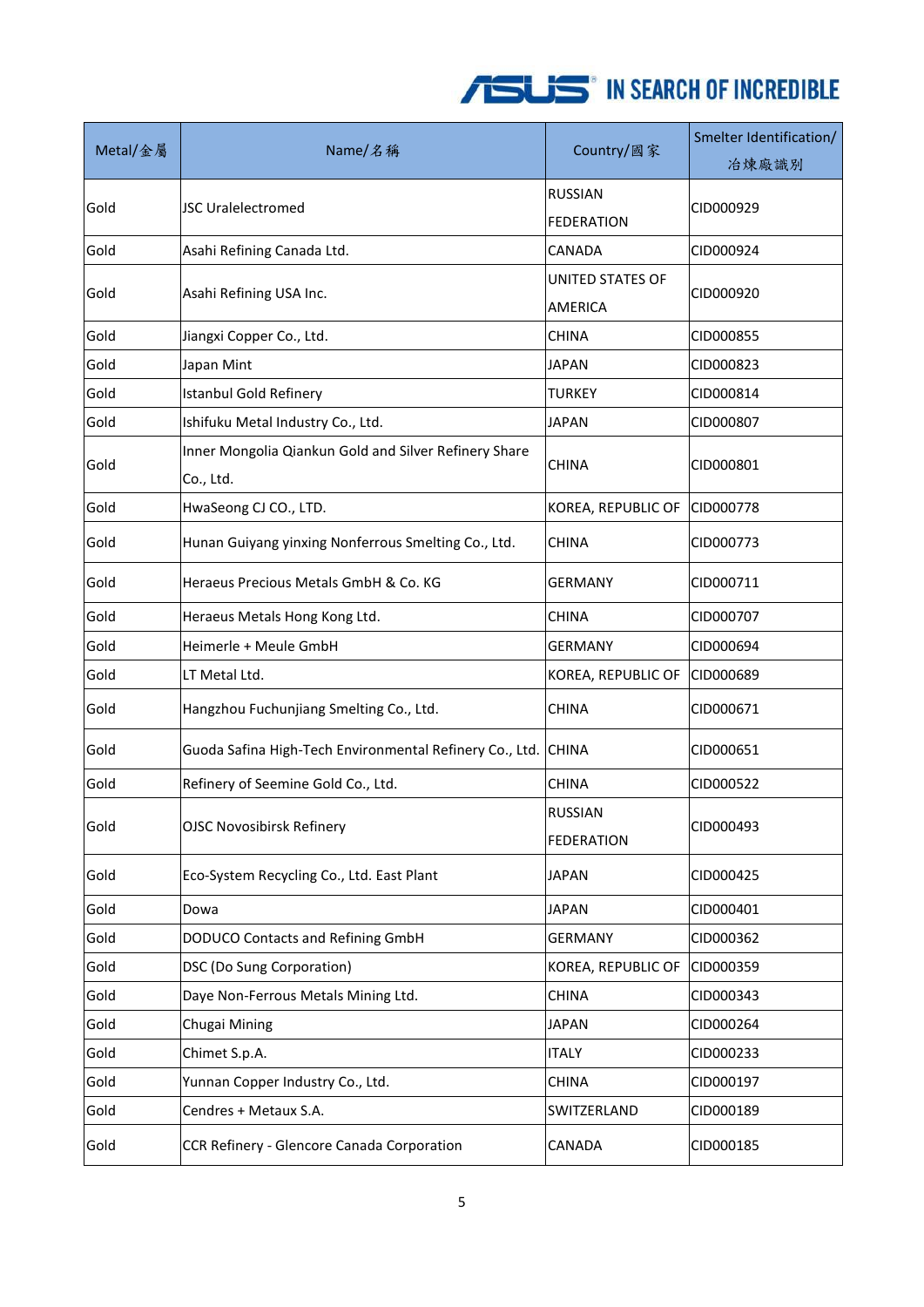| Metal/金屬 | Name/名稱                                                          | Country/國家                         | Smelter Identification/<br>冶煉廠識別 |
|----------|------------------------------------------------------------------|------------------------------------|----------------------------------|
| Gold     | Caridad                                                          | <b>MEXICO</b>                      | CID000180                        |
| Gold     | C. Hafner GmbH + Co. KG                                          | GERMANY                            | CID000176                        |
| Gold     | <b>Boliden AB</b>                                                | SWEDEN                             | CID000157                        |
| Gold     | Bangko Sentral ng Pilipinas (Central Bank of the<br>Philippines) | <b>PHILIPPINES</b>                 | CID000128                        |
| Gold     | <b>Aurubis AG</b>                                                | <b>GERMANY</b>                     | CID000113                        |
| Gold     | Atasay Kuyumculuk Sanayi Ve Ticaret A.S.                         | <b>TURKEY</b>                      | CID000103                        |
| Gold     | Asaka Riken Co., Ltd.                                            | <b>JAPAN</b>                       | CID000090                        |
| Gold     | Asahi Pretec Corp.                                               | JAPAN                              | CID000082                        |
| Gold     | Argor-Heraeus S.A.                                               | SWITZERLAND                        | CID000077                        |
| Gold     | AngloGold Ashanti Corrego do Sitio Mineracao                     | <b>BRAZIL</b>                      | CID000058                        |
| Gold     | Almalyk Mining and Metallurgical Complex (AMMC)                  | <b>UZBEKISTAN</b>                  | CID000041                        |
| Gold     | Allgemeine Gold-und Silberscheideanstalt A.G.                    | <b>GERMANY</b>                     | CID000035                        |
| Gold     | Aida Chemical Industries Co., Ltd.                               | <b>JAPAN</b>                       | CID000019                        |
| Gold     | <b>Advanced Chemical Company</b>                                 | UNITED STATES OF<br><b>AMERICA</b> | CID000015                        |
| Gold     | Nihon Material Co., Ltd.                                         | <b>JAPAN</b>                       | CID001259                        |
| Tantalum | CP Metals Inc.                                                   | UNITED STATES OF<br><b>AMERICA</b> | CID003402                        |
| Tantalum | PRG Dooel                                                        | <b>NORTH MACEDONIA</b>             | CID002847                        |
| Tantalum | Jiangxi Tuohong New Raw Material                                 | <b>CHINA</b>                       | CID002842                        |
| Tantalum | Resind Industria e Comercio Ltda.                                | <b>BRAZIL</b>                      | CID002707                        |
| Tantalum | Global Advanced Metals Aizu                                      | <b>JAPAN</b>                       | CID002558                        |
| Tantalum | Global Advanced Metals Boyertown                                 | UNITED STATES OF<br>AMERICA        | CID002557                        |
| Tantalum | H.C. Starck Smelting GmbH & Co. KG                               | <b>GERMANY</b>                     | CID002550                        |
| Tantalum | H.C. Starck Ltd.                                                 | <b>JAPAN</b>                       | CID002549                        |
| Tantalum | H.C. Starck Inc.                                                 | UNITED STATES OF<br>AMERICA        | CID002548                        |
| Tantalum | H.C. Starck Hermsdorf GmbH                                       | <b>GERMANY</b>                     | CID002547                        |
| Tantalum | H.C. Starck Tantalum and Niobium GmbH                            | GERMANY                            | CID002545                        |
| Tantalum | H.C. Starck Co., Ltd.                                            | THAILAND                           | CID002544                        |
| Tantalum | <b>KEMET Blue Metals</b>                                         | <b>MEXICO</b>                      | CID002539                        |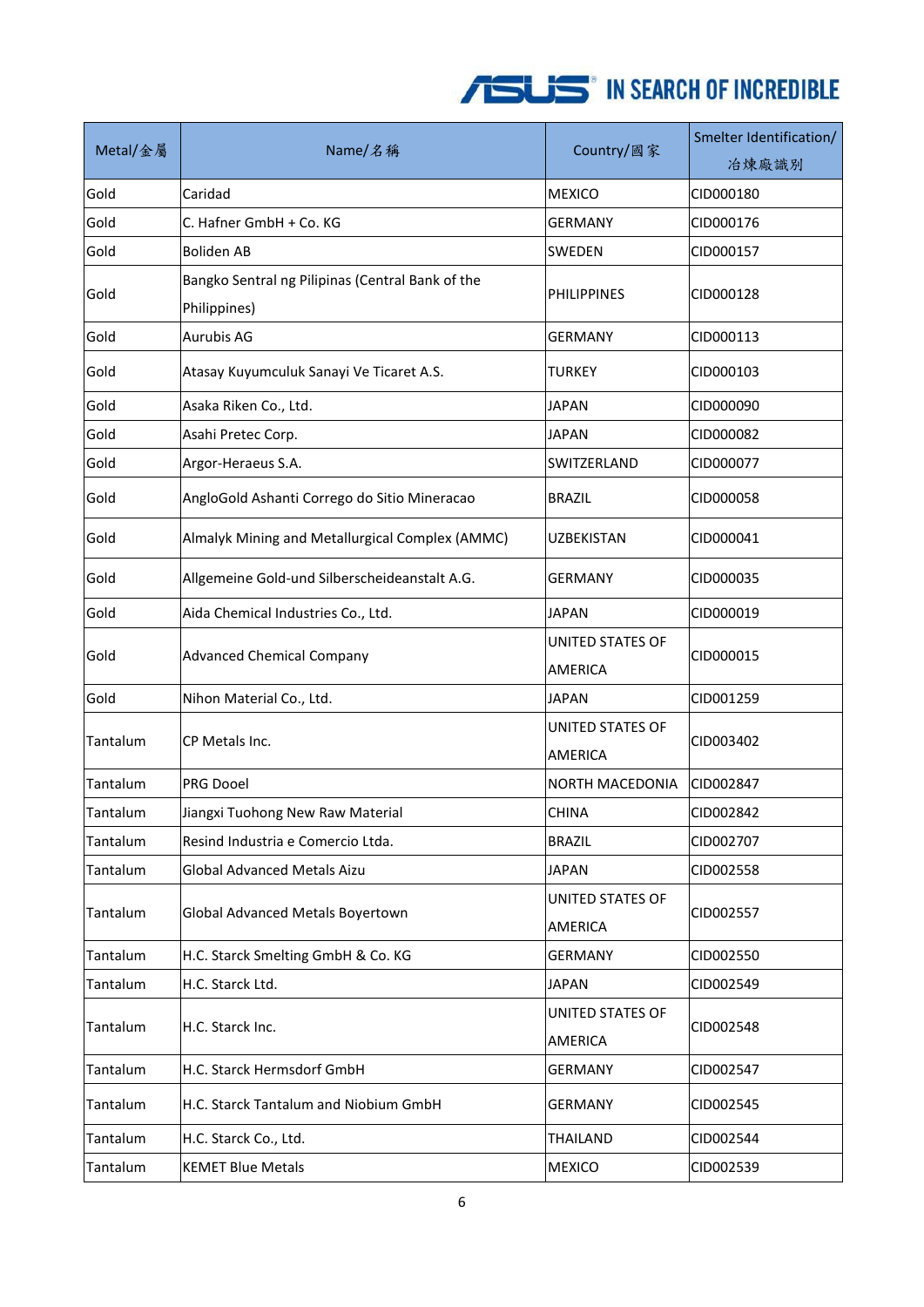| Metal/金屬 | Name/名稱                                           | Country/國家                         | Smelter Identification/<br>冶煉廠識別 |
|----------|---------------------------------------------------|------------------------------------|----------------------------------|
| Tantalum | Jiangxi Dinghai Tantalum & Niobium Co., Ltd.      | <b>CHINA</b>                       | CID002512                        |
| Tantalum | XinXing HaoRong Electronic Material Co., Ltd.     | <b>CHINA</b>                       | CID002508                        |
| Tantalum | Jiujiang Zhongao Tantalum & Niobium Co., Ltd.     | CHINA                              | CID002506                        |
| Tantalum | FIR Metals & Resource Ltd.                        | <b>CHINA</b>                       | CID002505                        |
| Tantalum | D Block Metals, LLC                               | <b>UNITED STATES OF</b><br>AMERICA | CID002504                        |
| Tantalum | Hengyang King Xing Lifeng New Materials Co., Ltd. | <b>CHINA</b>                       | CID002492                        |
| Tantalum | Ulba Metallurgical Plant JSC                      | KAZAKHSTAN                         | CID001969                        |
| Tantalum | <b>Telex Metals</b>                               | <b>UNITED STATES OF</b>            | CID001891                        |
|          |                                                   | AMERICA                            |                                  |
| Tantalum | Taki Chemical Co., Ltd.                           | <b>JAPAN</b>                       | CID001869                        |
| Tantalum | Solikamsk Magnesium Works OAO                     | <b>RUSSIAN</b><br>FEDERATION       | CID001769                        |
| Tantalum | Yanling Jincheng Tantalum & Niobium Co., Ltd.     | <b>CHINA</b>                       | CID001522                        |
| Tantalum | QuantumClean                                      | UNITED STATES OF<br>AMERICA        | CID001508                        |
| Tantalum | Ningxia Orient Tantalum Industry Co., Ltd.        | CHINA                              | CID001277                        |
| Tantalum | <b>NPM Silmet AS</b>                              | <b>ESTONIA</b>                     | CID001200                        |
| Tantalum | Mitsui Mining and Smelting Co., Ltd.              | <b>JAPAN</b>                       | CID001192                        |
| Tantalum | Mineracao Taboca S.A.                             | <b>BRAZIL</b>                      | CID001175                        |
| Tantalum | Metallurgical Products India Pvt., Ltd.           | <b>INDIA</b>                       | CID001163                        |
| Tantalum | LSM Brasil S.A.                                   | <b>BRAZIL</b>                      | CID001076                        |
| Tantalum | Jiujiang Tanbre Co., Ltd.                         | <b>CHINA</b>                       | CID000917                        |
| Tantalum | JiuJiang JinXin Nonferrous Metals Co., Ltd.       | <b>CHINA</b>                       | CID000914                        |
| Tantalum | Guangdong Zhiyuan New Material Co., Ltd.          | CHINA                              | CID000616                        |
| Tantalum | F&X Electro-Materials Ltd.                        | <b>CHINA</b>                       | CID000460                        |
| Tantalum | Exotech Inc.                                      | UNITED STATES OF<br>AMERICA        | CID000456                        |
| Tantalum | Changsha South Tantalum Niobium Co., Ltd.         | <b>CHINA</b>                       | CID000211                        |
| Tantalum | Asaka Riken Co., Ltd.                             | <b>JAPAN</b>                       | CID000092                        |
| Tin      | Precious Minerals and Smelting Limited            | <b>INDIA</b>                       | CID003409                        |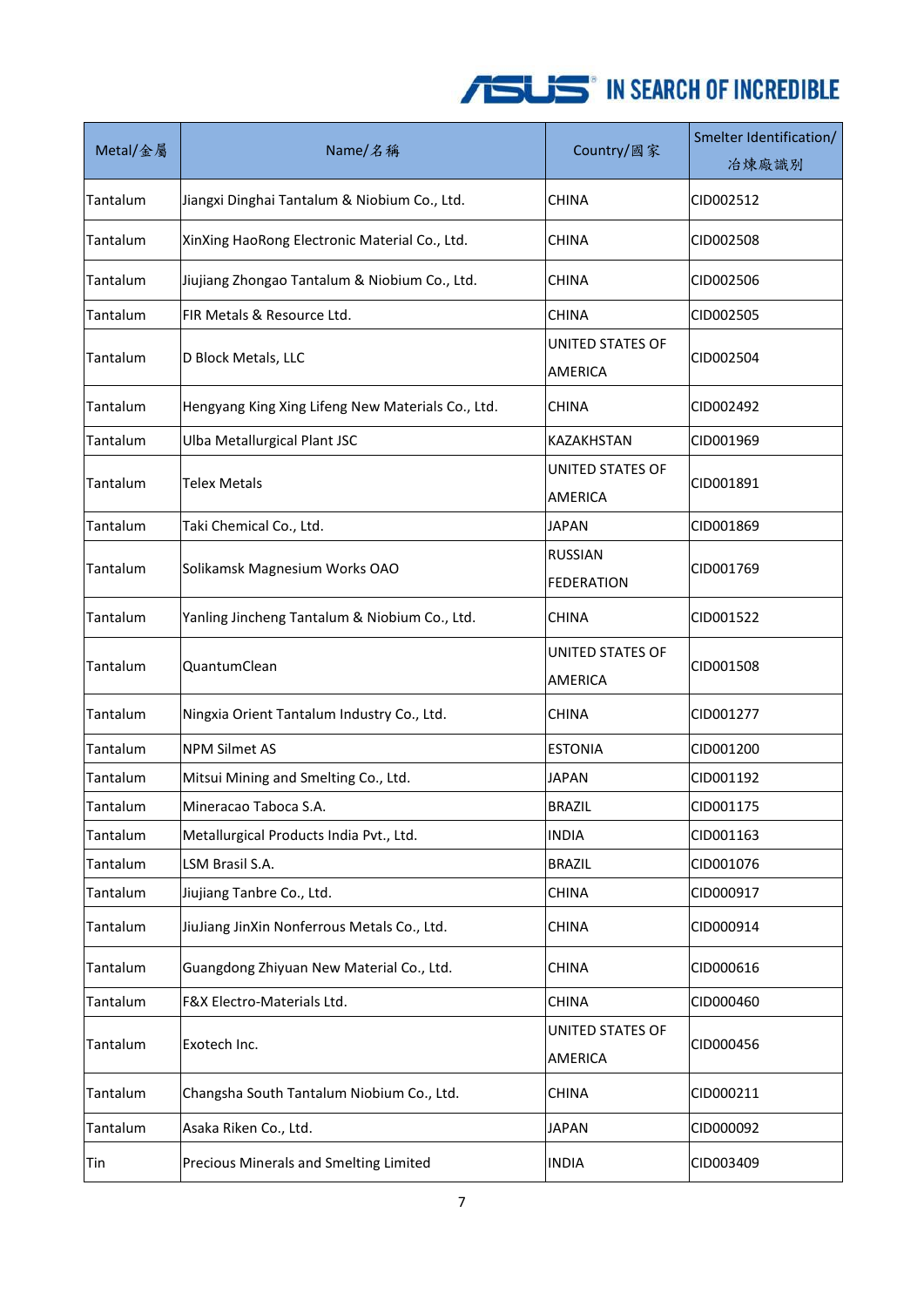| Metal/金屬 | Name/名稱                                                                                  | Country/國家                         | Smelter Identification/<br>冶煉廠識別 |
|----------|------------------------------------------------------------------------------------------|------------------------------------|----------------------------------|
| Tin      | Yunnan Yunfan Non-ferrous Metals Co., Ltd.                                               | <b>CHINA</b>                       | CID003397                        |
| Tin      | Ma'anshan Weitai Tin Co., Ltd.                                                           | <b>CHINA</b>                       | CID003379                        |
| Tin      | Dongguan CiEXPO Environmental Engineering Co., Ltd.                                      | <b>CHINA</b>                       | CID003356                        |
| Tin      | Tin Technology & Refining                                                                | UNITED STATES OF<br><b>AMERICA</b> | CID003325                        |
| Tin      | Pongpipat Company Limited                                                                | <b>MYANMAR</b>                     | CID003208                        |
| Tin      | PT Bangka Serumpun                                                                       | <b>INDONESIA</b>                   | CID003205                        |
| Tin      | Chifeng Dajingzi Tin Industry Co., Ltd.                                                  | <b>CHINA</b>                       | CID003190                        |
| Tin      | Guangdong Hanhe Non-Ferrous Metal Co., Ltd.                                              | <b>CHINA</b>                       | CID003116                        |
| Tin      | Modeltech Sdn Bhd                                                                        | <b>MALAYSIA</b>                    | CID002858                        |
| Tin      | Guanyang Guida Nonferrous Metal Smelting Plant                                           | <b>CHINA</b>                       | CID002849                        |
| Tin      | HuiChang Hill Tin Industry Co., Ltd.                                                     | <b>CHINA</b>                       | CID002844                        |
| Tin      | Thai Nguyen Mining and Metallurgy Co., Ltd.                                              | <b>VIET NAM</b>                    | CID002834                        |
| Tin      | Metallo Spain S.L.U.                                                                     | <b>SPAIN</b>                       | CID002774                        |
| Tin      | Metallo Belgium N.V.                                                                     | <b>BELGIUM</b>                     | CID002773                        |
| Tin      | Super Ligas                                                                              | <b>BRAZIL</b>                      | CID002756                        |
| Tin      | Resind Industria e Comercio Ltda.                                                        | <b>BRAZIL</b>                      | CID002706                        |
| Tin      | An Vinh Joint Stock Mineral Processing Company                                           | <b>VIET NAM</b>                    | CID002703                        |
| Tin      | Tuyen Quang Non-Ferrous Metals Joint Stock Company                                       | <b>VIET NAM</b>                    | CID002574                        |
| Tin      | Nghe Tinh Non-Ferrous Metals Joint Stock Company                                         | <b>VIET NAM</b>                    | CID002573                        |
| Tin      | Electro-Mechanical Facility of the Cao Bang Minerals &<br>Metallurgy Joint Stock Company | <b>VIET NAM</b>                    | CID002572                        |
| Tin      | O.M. Manufacturing Philippines, Inc.                                                     | <b>PHILIPPINES</b>                 | CID002517                        |
| Tin      | PT ATD Makmur Mandiri Jaya                                                               | <b>INDONESIA</b>                   | CID002503                        |
| Tin      | Melt Metais e Ligas S.A.                                                                 | <b>BRAZIL</b>                      | CID002500                        |
| Tin      | Magnu's Minerais Metais e Ligas Ltda.                                                    | <b>BRAZIL</b>                      | CID002468                        |
| Tin      | Yunnan Tin Company Limited                                                               | <b>CHINA</b>                       | CID002180                        |
| Tin      | Yunnan Chengfeng Non-ferrous Metals Co., Ltd.                                            | <b>CHINA</b>                       | CID002158                        |
| Tin      | White Solder Metalurgia e Mineracao Ltda.                                                | <b>BRAZIL</b>                      | CID002036                        |
| Tin      | Gejiu Yunxin Nonferrous Electrolysis Co., Ltd.                                           | CHINA                              | CID001908                        |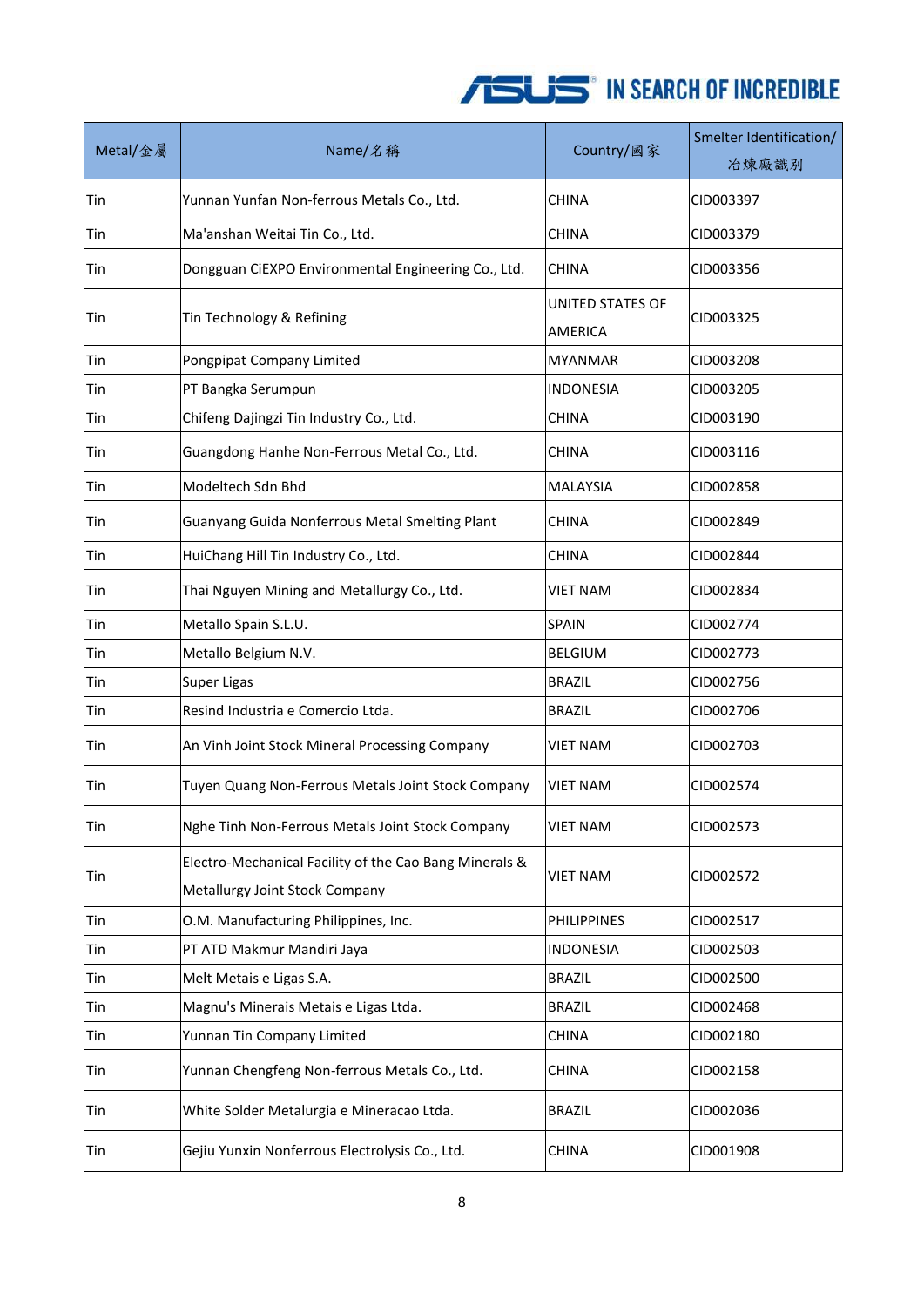| Metal/金屬 | Name/名稱                                      | Country/國家                                    | Smelter Identification/<br>冶煉廠識別 |
|----------|----------------------------------------------|-----------------------------------------------|----------------------------------|
| Tin      | Thaisarco                                    | <b>THAILAND</b>                               | CID001898                        |
| Tin      | Soft Metais Ltda.                            | <b>BRAZIL</b>                                 | CID001758                        |
| Tin      | Rui Da Hung                                  | TAIWAN, PROVINCE<br>OF CHINA                  | CID001539                        |
| Tin      | PT Timah Tbk Mentok                          | <b>INDONESIA</b>                              | CID001482                        |
| Tin      | PT Timah Tbk Kundur                          | <b>INDONESIA</b>                              | CID001477                        |
| Tin      | PT Refined Bangka Tin                        | <b>INDONESIA</b>                              | CID001460                        |
| Tin      | PT Mitra Stania Prima                        | <b>INDONESIA</b>                              | CID001453                        |
| Tin      | PT Artha Cipta Langgeng                      | INDONESIA                                     | CID001399                        |
| Tin      | Operaciones Metalurgicas S.A.                | <b>BOLIVIA</b><br>(PLURINATIONAL<br>STATE OF) | CID001337                        |
| Tin      | O.M. Manufacturing (Thailand) Co., Ltd.      | <b>THAILAND</b>                               | CID001314                        |
| Tin      | Jiangxi New Nanshan Technology Ltd.          | <b>CHINA</b>                                  | CID001231                        |
| Tin      | Mitsubishi Materials Corporation             | <b>JAPAN</b>                                  | CID001191                        |
| Tin      | Minsur                                       | PERU                                          | CID001182                        |
| Tin      | Mineracao Taboca S.A.                        | <b>BRAZIL</b>                                 | CID001173                        |
| Tin      | Metallic Resources, Inc.                     | UNITED STATES OF<br>AMERICA                   | CID001142                        |
| Tin      | Malaysia Smelting Corporation (MSC)          | <b>MALAYSIA</b>                               | CID001105                        |
| Tin      | China Tin Group Co., Ltd.                    | <b>CHINA</b>                                  | CID001070                        |
| Tin      | Gejiu Kai Meng Industry and Trade LLC        | <b>CHINA</b>                                  | CID000942                        |
| Tin      | Huichang Jinshunda Tin Co., Ltd.             | <b>CHINA</b>                                  | CID000760                        |
| Tin      | Gejiu Zili Mining And Metallurgy Co., Ltd.   | <b>CHINA</b>                                  | CID000555                        |
| Tin      | Gejiu Non-Ferrous Metal Processing Co., Ltd. | CHINA                                         | CID000538                        |
| Tin      | <b>Fenix Metals</b>                          | <b>POLAND</b>                                 | CID000468                        |
| Tin      | Estanho de Rondonia S.A.                     | <b>BRAZIL</b>                                 | CID000448                        |
| Tin      | <b>EM Vinto</b>                              | <b>BOLIVIA</b><br>(PLURINATIONAL<br>STATE OF) | CID000438                        |
| Tin      | Dowa                                         | <b>JAPAN</b>                                  | CID000402                        |
| Tin      | Alpha                                        | UNITED STATES OF<br>AMERICA                   | CID000292                        |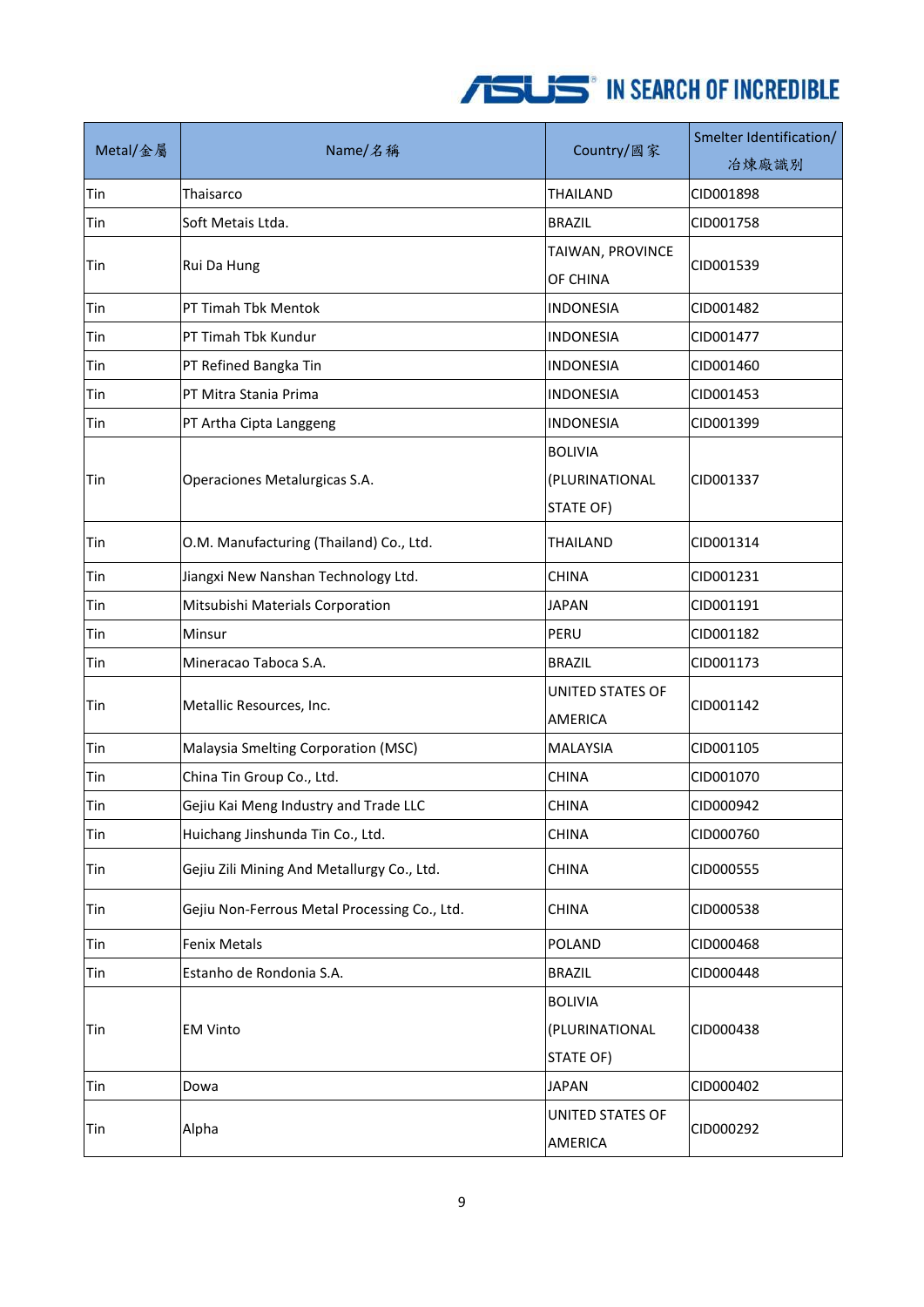| Metal/金屬 | Name/名稱                                                         | Country/國家                          | Smelter Identification/<br>冶煉廠識別 |
|----------|-----------------------------------------------------------------|-------------------------------------|----------------------------------|
| Tin      | Chenzhou Yunxiang Mining and Metallurgy Co., Ltd.               | <b>CHINA</b>                        | CID000228                        |
| Tin      | PT Timah Tbk Mentok                                             | <b>INDONESIA</b>                    | CID001482                        |
| Tungsten | JSC "Kirovgrad Hard Alloys Plant"                               | <b>RUSSIAN</b><br><b>FEDERATION</b> | CID003408                        |
| Tungsten | Lianyou Metals Co., Ltd.                                        | TAIWAN, PROVINCE<br>OF CHINA        | CID003407                        |
| Tungsten | Fujian Ganmin RareMetal Co., Ltd.                               | <b>CHINA</b>                        | CID003401                        |
| Tungsten | KGETS Co., Ltd.                                                 | KOREA, REPUBLIC OF                  | CID003388                        |
| Tungsten | Hunan Litian Tungsten Industry Co., Ltd.                        | <b>CHINA</b>                        | CID003182                        |
| Tungsten | Moliren Ltd.                                                    | <b>RUSSIAN</b><br><b>FEDERATION</b> | CID002845                        |
| Tungsten | Woltech Korea Co., Ltd.                                         | KOREA, REPUBLIC OF                  | CID002843                        |
| Tungsten | <b>ACL Metais Eireli</b>                                        | <b>BRAZIL</b>                       | CID002833                        |
| Tungsten | Xinfeng Huarui Tungsten & Molybdenum New Material<br>Co., Ltd.  | <b>CHINA</b>                        | CID002830                        |
| Tungsten | Philippine Chuangxin Industrial Co., Inc.                       | <b>PHILIPPINES</b>                  | CID002827                        |
| Tungsten | South-East Nonferrous Metal Company Limited of<br>Hengyang City | <b>CHINA</b>                        | CID002815                        |
| Tungsten | Unecha Refractory metals plant                                  | <b>RUSSIAN</b><br><b>FEDERATION</b> | CID002724                        |
| Tungsten | Hydrometallurg, JSC                                             | <b>RUSSIAN</b><br>FEDERATION        | CID002649                        |
| Tungsten | Jiangxi Xianglu Tungsten Co., Ltd.                              | <b>CHINA</b>                        | CID002647                        |
| Tungsten | Ganzhou Haichuang Tungsten Co., Ltd.                            | <b>CHINA</b>                        | CID002645                        |
| Tungsten | Niagara Refining LLC                                            | UNITED STATES OF<br>AMERICA         | CID002589                        |
| Tungsten | Hunan Chuangda Vanadium Tungsten Co., Ltd. Wuji                 | <b>CHINA</b>                        | CID002579                        |
| Tungsten | Jiangwu H.C. Starck Tungsten Products Co., Ltd.                 | CHINA                               | CID002551                        |
| Tungsten | Masan Tungsten Chemical LLC (MTC)                               | VIET NAM                            | CID002543                        |
| Tungsten | H.C. Starck Smelting GmbH & Co. KG                              | <b>GERMANY</b>                      | CID002542                        |
| Tungsten | H.C. Starck Tungsten GmbH                                       | <b>GERMANY</b>                      | CID002541                        |
| Tungsten | Chenzhou Diamond Tungsten Products Co., Ltd.                    | <b>CHINA</b>                        | CID002513                        |
| Tungsten | Asia Tungsten Products Vietnam Ltd.                             | <b>VIET NAM</b>                     | CID002502                        |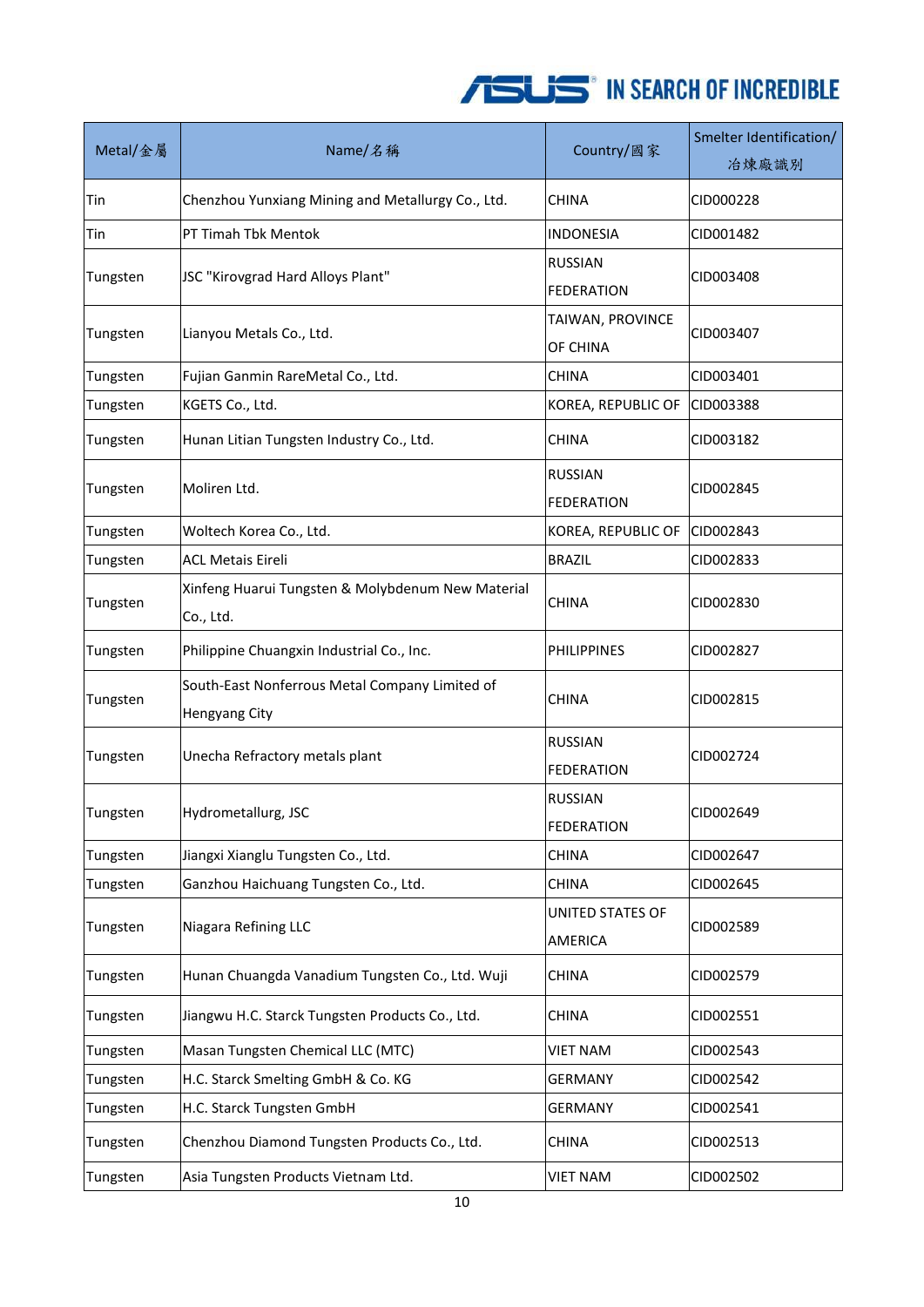| Metal/金屬 | Name/名稱                                                          | Country/國家                  | Smelter Identification/<br>冶煉廠識別 |
|----------|------------------------------------------------------------------|-----------------------------|----------------------------------|
| Tungsten | Ganzhou Seadragon W & Mo Co., Ltd.                               | <b>CHINA</b>                | CID002494                        |
| Tungsten | Jiangxi Gan Bei Tungsten Co., Ltd.                               | <b>CHINA</b>                | CID002321                        |
| Tungsten | Xiamen Tungsten (H.C.) Co., Ltd.                                 | <b>CHINA</b>                | CID002320                        |
| Tungsten | Malipo Haiyu Tungsten Co., Ltd.                                  | <b>CHINA</b>                | CID002319                        |
| Tungsten | Jiangxi Tonggu Non-ferrous Metallurgical & Chemical<br>Co., Ltd. | CHINA                       | CID002318                        |
| Tungsten | Jiangxi Xinsheng Tungsten Industry Co., Ltd.                     | <b>CHINA</b>                | CID002317                        |
| Tungsten | Jiangxi Yaosheng Tungsten Co., Ltd.                              | <b>CHINA</b>                | CID002316                        |
| Tungsten | Ganzhou Jiangwu Ferrotungsten Co., Ltd.                          | <b>CHINA</b>                | CID002315                        |
| Tungsten | Jiangxi Minmetals Gao'an Non-ferrous Metals Co., Ltd.            | <b>CHINA</b>                | CID002313                        |
| Tungsten | Xinhai Rendan Shaoguan Tungsten Co., Ltd.                        | <b>CHINA</b>                | CID002095                        |
| Tungsten | Xiamen Tungsten Co., Ltd.                                        | <b>CHINA</b>                | CID002082                        |
| Tungsten | Wolfram Bergbau und Hutten AG                                    | <b>AUSTRIA</b>              | CID002044                        |
| Tungsten | Tejing (Vietnam) Tungsten Co., Ltd.                              | <b>VIET NAM</b>             | CID001889                        |
| Tungsten | Kennametal Fallon                                                | UNITED STATES OF<br>AMERICA | CID000966                        |
| Tungsten | Ganzhou Huaxing Tungsten Products Co., Ltd.                      | <b>CHINA</b>                | CID000875                        |
| Tungsten | Japan New Metals Co., Ltd.                                       | <b>JAPAN</b>                | CID000825                        |
| Tungsten | Hunan Chunchang Nonferrous Metals Co., Ltd.                      | <b>CHINA</b>                | CID000769                        |
| Tungsten | Hunan Chenzhou Mining Co., Ltd.                                  | <b>CHINA</b>                | CID000766                        |
| Tungsten | Global Tungsten & Powders Corp.                                  | UNITED STATES OF<br>AMERICA | CID000568                        |
| Tungsten | Fujian Jinxin Tungsten Co., Ltd.                                 | <b>CHINA</b>                | CID000499                        |
| Tungsten | Chongyi Zhangyuan Tungsten Co., Ltd.                             | <b>CHINA</b>                | CID000258                        |
| Tungsten | Guangdong Xianglu Tungsten Co., Ltd.                             | <b>CHINA</b>                | CID000218                        |
| Tungsten | Kennametal Huntsville                                            | UNITED STATES OF<br>AMERICA | CID000105                        |
| Tungsten | A.L.M.T. Corp.                                                   | <b>JAPAN</b>                | CID000004                        |
| Cobalt   | Hunan Zoomwe New Energy Science & Technology Co.,<br>Ltd.        | <b>CHINA</b>                | CID003411                        |